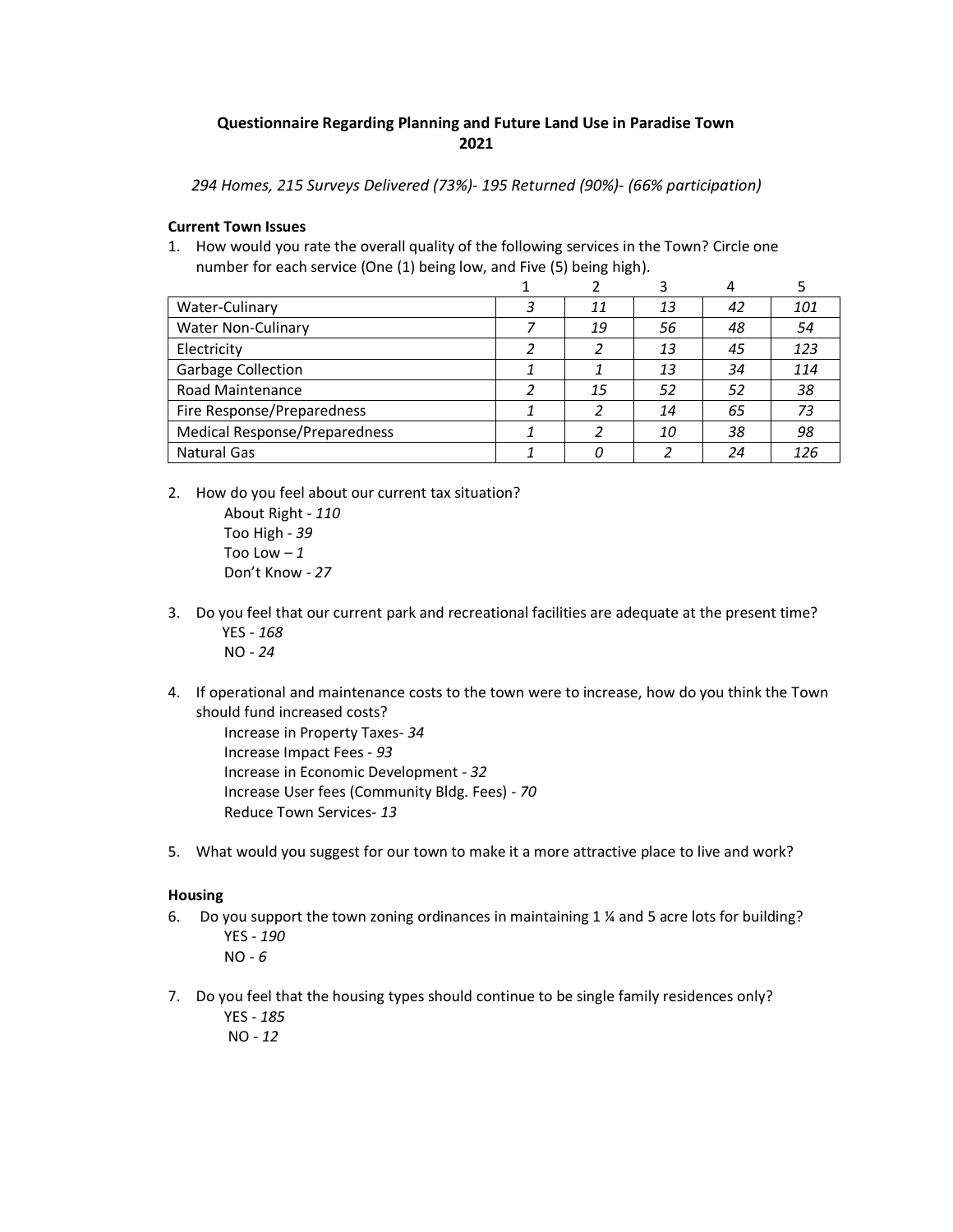8. In a single-family residential zone should accessory dwelling units/apartments be allowed inside or attached to the main dwelling?

YES - *74* NO - *115*

- 9. Do you think that mobile homes should be permitted as permanent single-family residences? YES - *33*  NO - *146*
- 10. Do you support an ordinance that prohibits mobile home parks? YES - *170* NO - *20*
- 11. Do you feel that a mobile home should be allowed as a temporary residence during on-going construction of a primary dwelling for a period of up to one year?

YES - *166*  NO - *21*

12. Do you agree with the statement that a person who chooses to build within flood plains should be required to comply with approved engineering standards to assure that downstream landowners will not be affected by upstream activities?

YES - *181*  NO - *8*

13. Do you support expansion of home-based businesses in accessory buildings with accompanying impact restrictions?

YES - *141*  NO - *45* 

- 14. Would you support home-based businesses such as: Air B&B's, Short-term rentals-home or trailers using private property, Accessory buildings used as Event Centers?
	- YES *- 87* NO - *49*

## **Agricultural/Commercial:**

15. Do you support the ordinance that agricultural industries be required to control odor, dust, noise, insects, waste disposal, and traffic?

YES - *94*  NO - *84*

16. Should the town annex additional land in the coming years to expand its tax base through commercial development?

YES - *44*  NO - *125*

- 17. What kind of business would you like the town to attract, if any?
	- A. Research & Development *15*
	- *B.* High tech Industries (Computer, Software, etc.) -*5*
	- C. Hair Salon/Tanning Salon *46*
	- D. Convenience Store- *57*